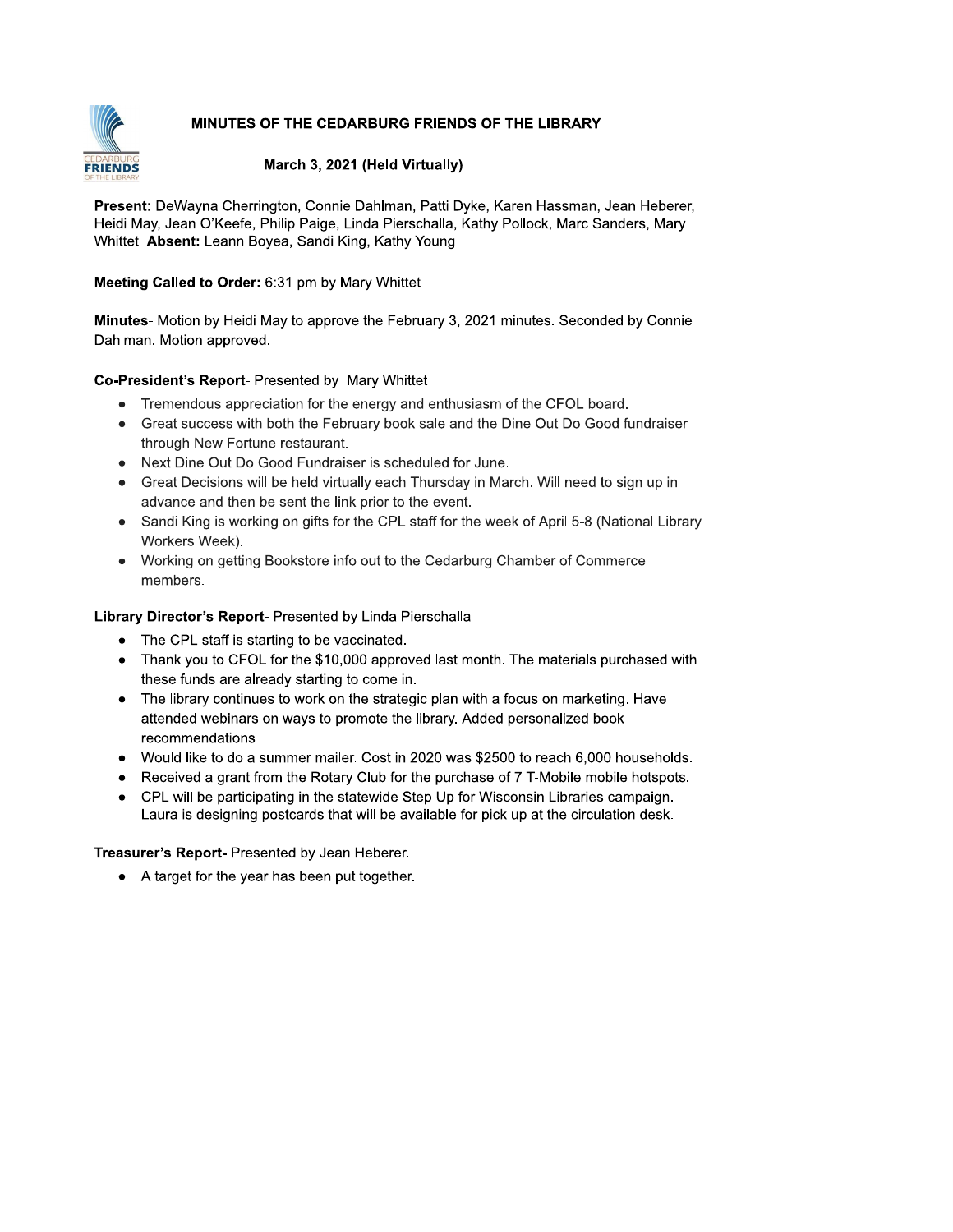## **Committee Reports:**

Fill the Shelves - Presented by Kathy Pollock

- A total of \$950 was raised through the 2020 Fill the Shelves campaign.
- Motion by Marc Sanders to direct \$950 from the Fill the Shelves donations to the library for the purchase of materials. Motion seconded by Jean O'Keefe. Motion carried.
- Will look to simplify the donation form for the 2021 Fill the Shelves campaign.

## Buy the Book/Book Sales - Presented by Heidi May

- The February Book Sale brought in \$1083. The sales were lower than hoped for probably due to bad weather. Saturday sales included 300 books.
- The bookstore and magazine sales for February totaled \$587.
- We would like more magazines and jigsaw puzzles (over 100 pieces please).
- Have contacted Outside the Box to get additional boxes of books out.
- Looking at options (including eBay) for selling unusual books. The United for Libraries group may have additional resources to help with this.

### Membership/Additional Items - Presented by Patti Dyke

• Currently at 118 paid memberships with 6 new members since the February meeting.

# Cedarburg Reads - Presented by Jean O'Keefe

• Met as a group last week and looked at book options with 3 different reading levels.

# **Shredding Event - Presented by Connie Dahlman**

- Event will occur on Saturday, 4/24 from 10-1.
- Sandi King has contacted local accounting agencies and Port Washington State Bank. Working on press releases, bookmarks, Piggly Wiggly flyers and information that will go out to the Cedarburg Chamber of Commerce members.
- Linda Pierschalla will check on getting info out via Cedarburg Light & Water.
- Jean O'Keefe noted that the Shredding Event information is all set on Facebook.

### **Unfinished Business - Presented by Mary Whittet**

- By-Laws Review Committee Motion by Heidi May to approve the CFOL by-laws as revised. Seconded by Patti Dyke. Motion carried.
- Please revisit the earlier fundraising Google Doc to look at additional ways we can help support the library and the greater Cedarburg community.

### New Business - Presented by Linda Pierschalla

• Noted that the library would like to again do a summer mailer to residents. Mailer would go out mid to end of May with a projected cost of \$2500.